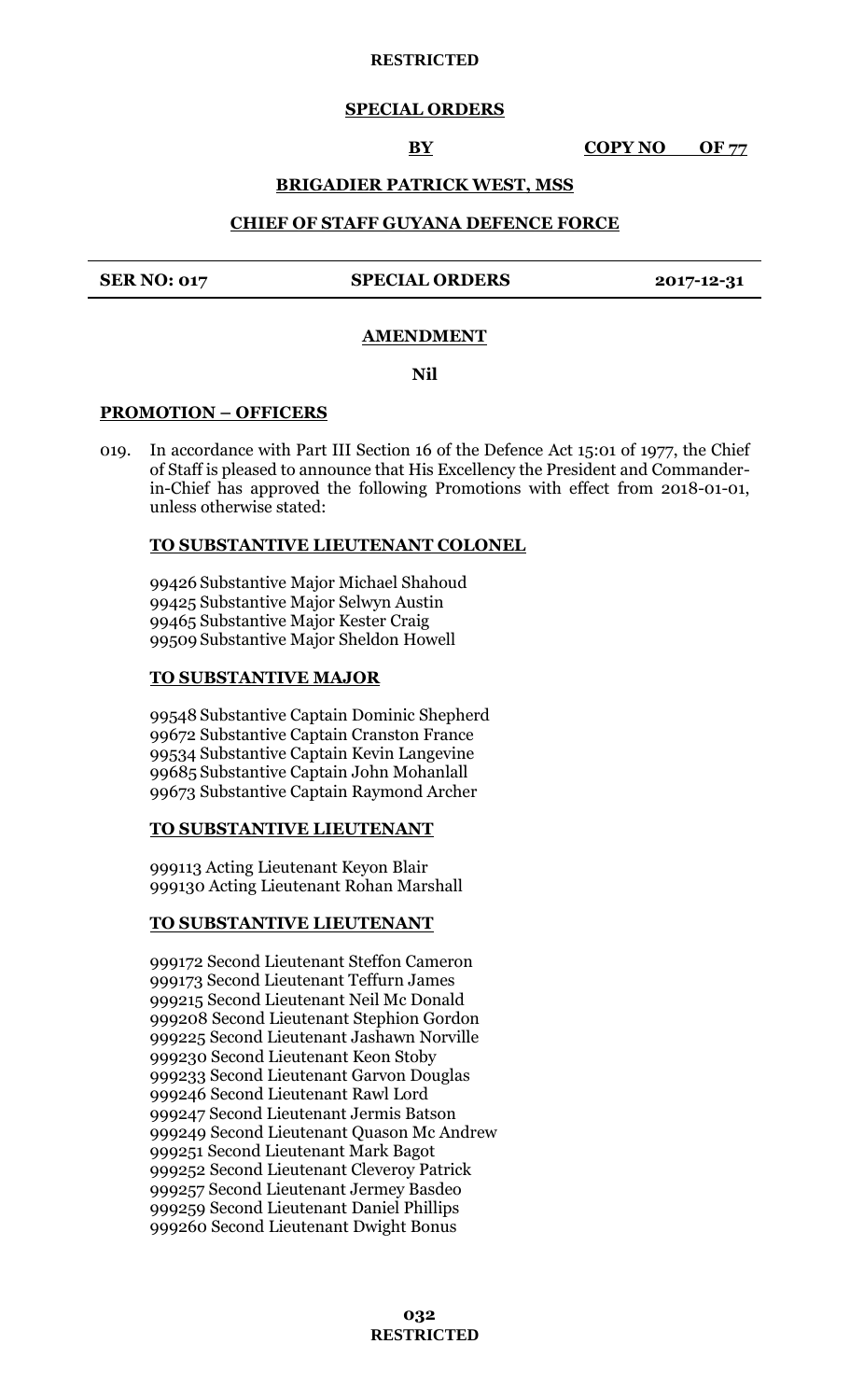## **TO SUBSTANTIVE LIEUTENANT**

999261 Second Lieutenant Althea Rodney 999276 Second Lieutenant Jermine Nedd 999277 Second Lieutenant Richard Asregadoo 999282 Second Lieutenant Corenna Van Lewin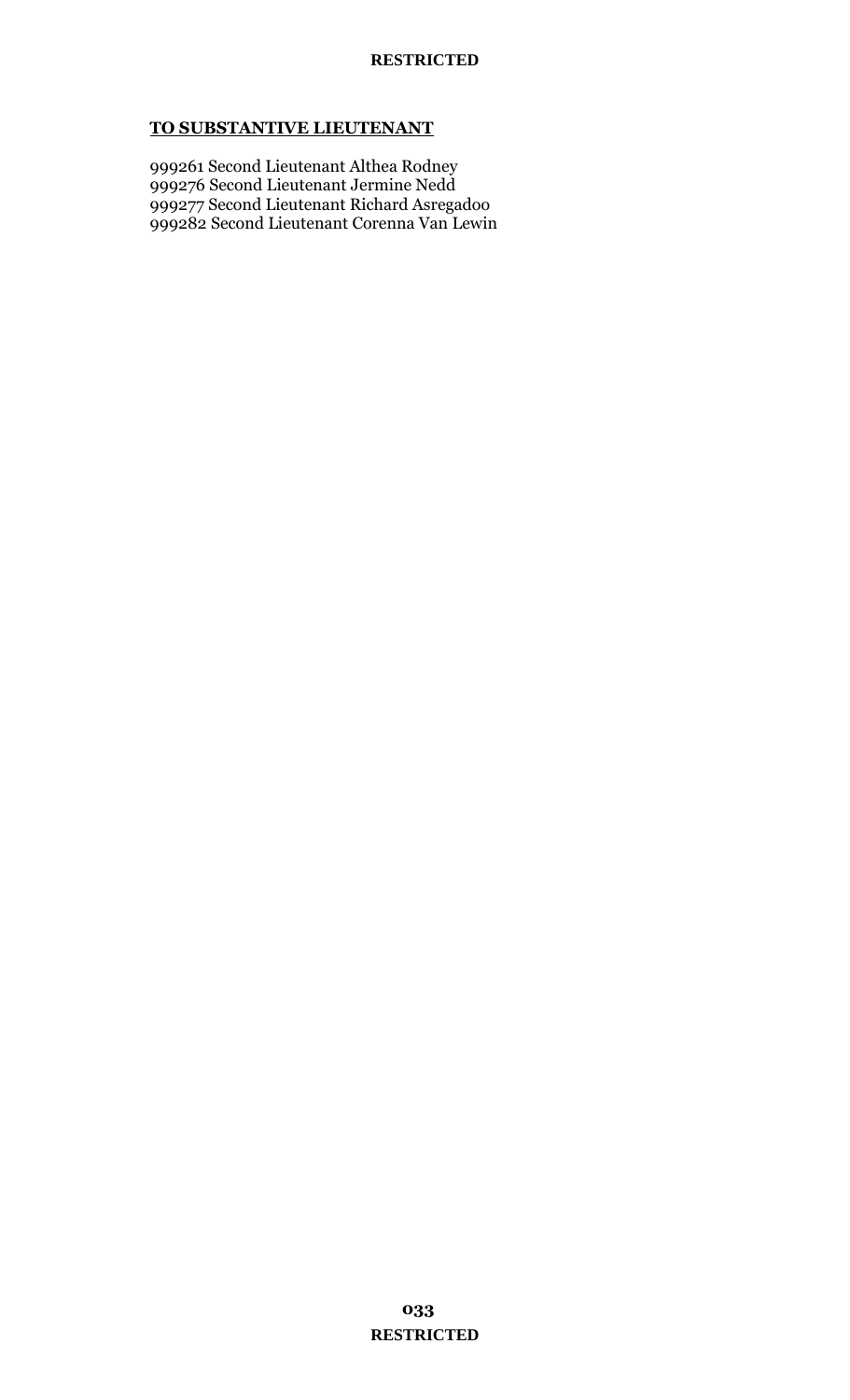## **RESTRICTED**

# **COAST GUARD**

# **TO SUBSTANTIVE LIEUTENANT (CG)**

99871 Acting Lieutenant (Coast Guard) Travis Morgan

# **TO SUBSTANTIVE LIEUTENANT (CG)**

99873 Substantive Sub Lieutenant Dane Haynes 99993 Substantive Sub Lieutenant Clinton Venture

## **TO SUBSTANTIVE SUB LIEUTENANT**

999254 Midshipman Rodwin Paul